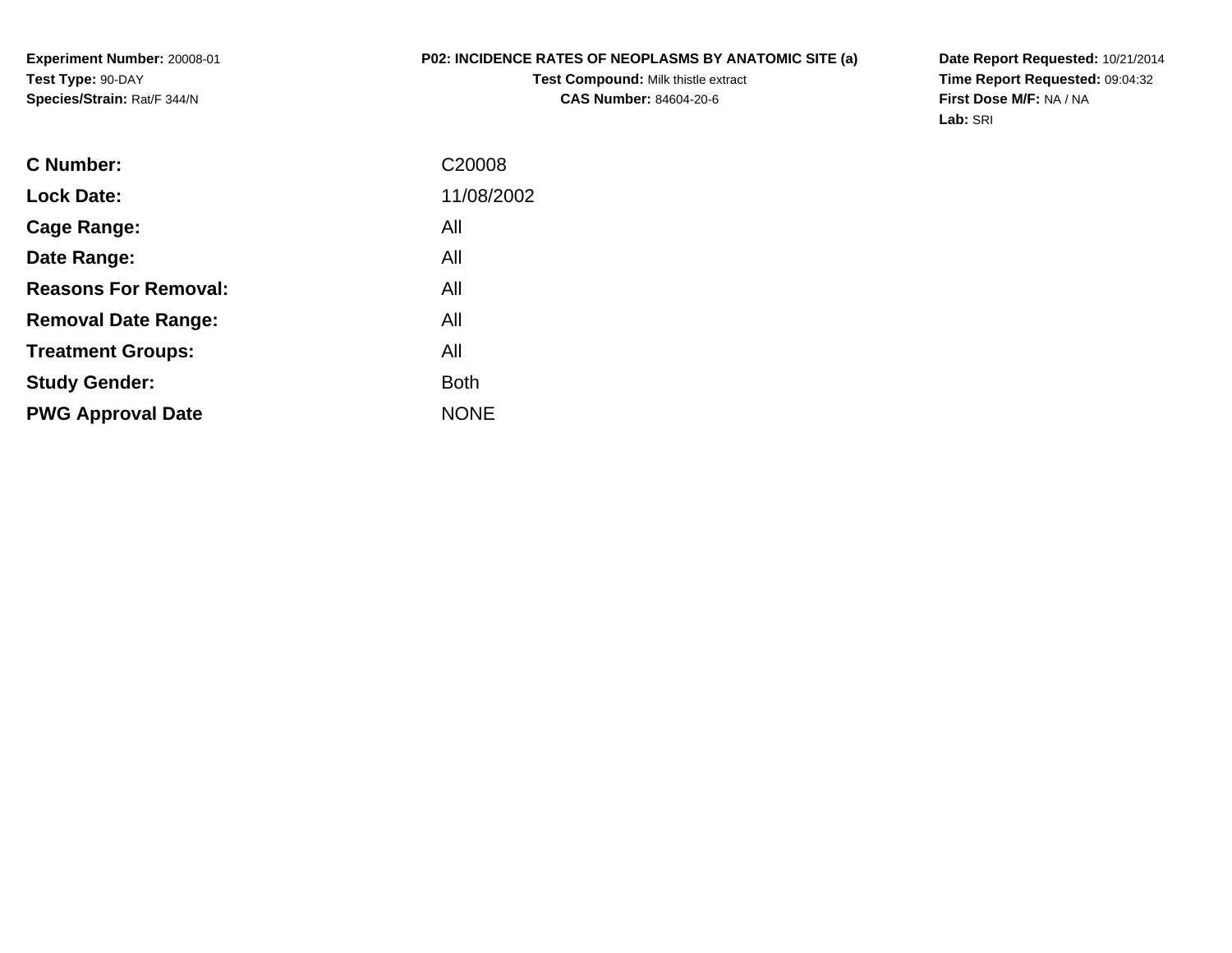**P02: INCIDENCE RATES OF NEOPLASMS BY ANATOMIC SITE (a)**

**Experiment Number:** 20008-01**Test Type:** 90-DAY**Species/Strain:** Rat/F 344/N

**Test Compound:** Milk thistle extract

**CAS Number:** 84604-20-6

**Date Report Requested:** 10/21/2014 **Time Report Requested:** 09:04:32**First Dose M/F:** NA / NA**Lab:** SRI

| F 344/N Rat MALE                        | <b>PPM</b><br>0 | <b>PPM</b><br>3125 | <b>PPM</b><br>6250 | 12500 PPM | 25000 PPM | 50000 PPM |  |
|-----------------------------------------|-----------------|--------------------|--------------------|-----------|-----------|-----------|--|
| <b>Disposition Summary</b>              |                 |                    |                    |           |           |           |  |
| <b>Animals Initially In Study</b>       | 10              | 10                 | 10                 | 10        | 10        | 10        |  |
| <b>Early Deaths</b>                     |                 |                    |                    |           |           |           |  |
| <b>Survivors</b>                        |                 |                    |                    |           |           |           |  |
| <b>Terminal Sacrifice</b>               | 10              | 10                 | 10                 | 10        | 10        | 10        |  |
| <b>Animals Examined Microscopically</b> | 10              | 10                 | 10                 | 10        | 10        | 10        |  |
| <b>ALIMENTARY SYSTEM</b>                |                 |                    |                    |           |           |           |  |
| Esophagus                               | (10)            | (0)                | (0)                | (0)       | (0)       | (10)      |  |
| Intestine Large, Cecum                  | (10)            | (0)                | (0)                | (0)       | (0)       | (10)      |  |
| Intestine Large, Colon                  | (10)            | (0)                | (0)                | (0)       | (0)       | (10)      |  |
| Intestine Large, Rectum                 | (10)            | (0)                | (0)                | (0)       | (0)       | (10)      |  |
| Intestine Small, Duodenum               | (10)            | (0)                | (0)                | (0)       | (0)       | (10)      |  |
| Intestine Small, Ileum                  | (10)            | (0)                | (0)                | (0)       | (0)       | (10)      |  |
| Intestine Small, Jejunum                | (10)            | (0)                | (0)                | (0)       | (0)       | (10)      |  |
| Liver                                   | (10)            | (1)                | (10)               | (10)      | (10)      | (10)      |  |
| Pancreas                                | (10)            | (0)                | (0)                | (0)       | (0)       | (10)      |  |
| Salivary Glands                         | (10)            | (0)                | (0)                | (0)       | (0)       | (10)      |  |
| Stomach, Forestomach                    | (10)            | (0)                | (0)                | (0)       | (0)       | (10)      |  |
| Stomach, Glandular                      | (10)            | (0)                | (0)                | (0)       | (0)       | (10)      |  |
| <b>CARDIOVASCULAR SYSTEM</b>            |                 |                    |                    |           |           |           |  |
| Heart                                   | (10)            | (10)               | (10)               | (10)      | (10)      | (10)      |  |
| <b>ENDOCRINE SYSTEM</b>                 |                 |                    |                    |           |           |           |  |
| <b>Adrenal Cortex</b>                   | (10)            | (0)                | (0)                | (0)       | (0)       | (10)      |  |
| Adrenal Medulla                         | (10)            | (0)                | (0)                | (0)       | (0)       | (10)      |  |
| Parathyroid Gland                       | (10)            | (0)                | (0)                | (0)       | (0)       | (10)      |  |
| <b>Pituitary Gland</b>                  | (10)            | (0)                | (0)                | (0)       | (0)       | (10)      |  |

a - Number of animals examined microscopically at site and number of animals with lesion

b - Primary tumors: all tumors except metastatic tumors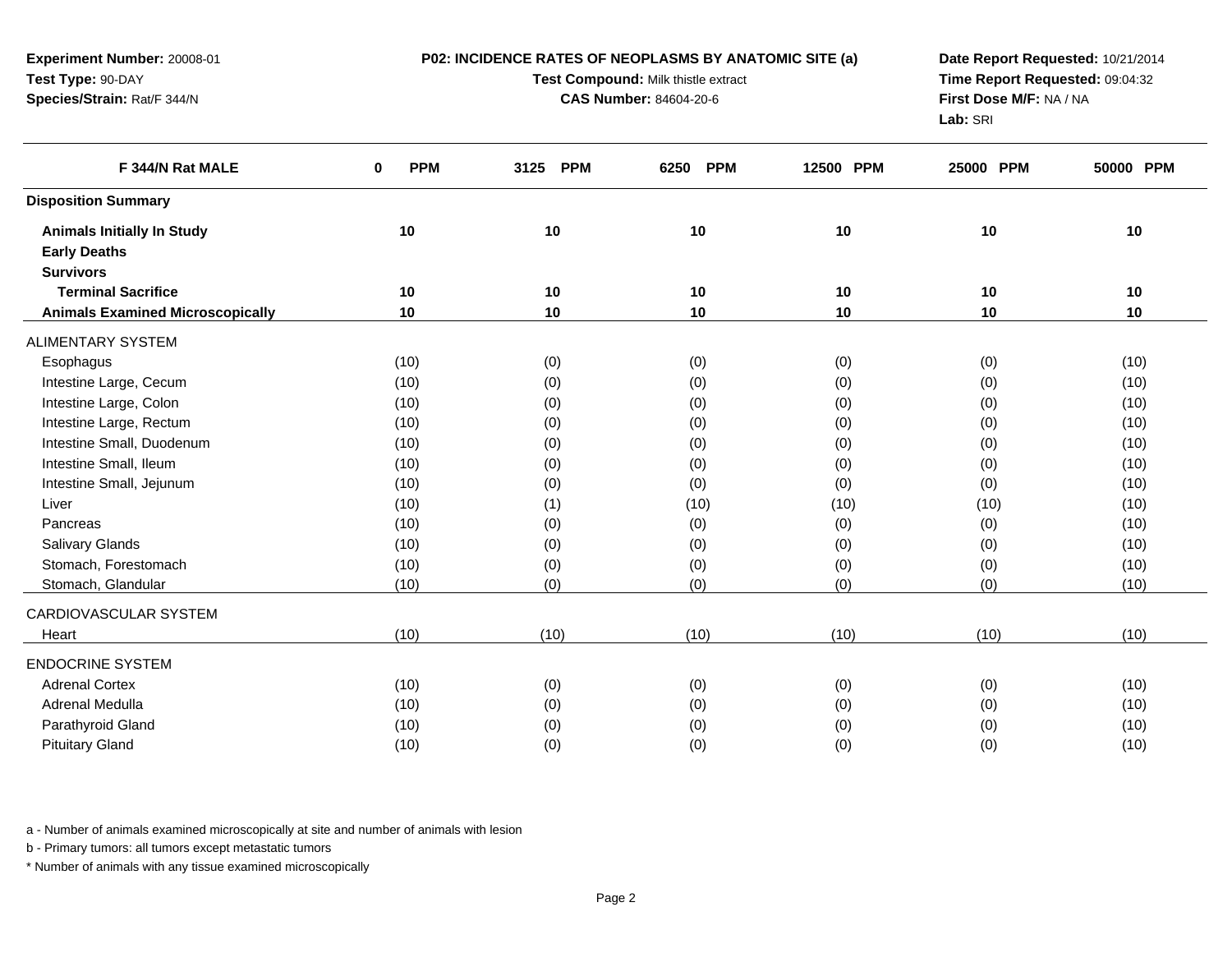| Experiment Number: 20008-01<br>Test Type: 90-DAY<br>Species/Strain: Rat/F 344/N |                           | P02: INCIDENCE RATES OF NEOPLASMS BY ANATOMIC SITE (a)<br>Test Compound: Milk thistle extract<br><b>CAS Number: 84604-20-6</b> | Date Report Requested: 10/21/2014<br>Time Report Requested: 09:04:32<br>First Dose M/F: NA / NA<br>Lab: SRI |           |           |           |
|---------------------------------------------------------------------------------|---------------------------|--------------------------------------------------------------------------------------------------------------------------------|-------------------------------------------------------------------------------------------------------------|-----------|-----------|-----------|
| F 344/N Rat MALE                                                                | $\mathbf 0$<br><b>PPM</b> | <b>PPM</b><br>3125                                                                                                             | 6250<br><b>PPM</b>                                                                                          | 12500 PPM | 25000 PPM | 50000 PPM |
| <b>Thyroid Gland</b>                                                            | (10)                      | (0)                                                                                                                            | (0)                                                                                                         | (0)       | (0)       | (10)      |
| <b>GENERAL BODY SYSTEM</b><br>None                                              |                           |                                                                                                                                |                                                                                                             |           |           |           |
| <b>GENITAL SYSTEM</b>                                                           |                           |                                                                                                                                |                                                                                                             |           |           |           |
| Epididymis                                                                      | (10)                      | (0)                                                                                                                            | (0)                                                                                                         | (0)       | (0)       | (10)      |
| <b>Preputial Gland</b>                                                          | (10)                      | (0)                                                                                                                            | (0)                                                                                                         | (0)       | (0)       | (10)      |
| Prostate                                                                        | (10)                      | (0)                                                                                                                            | (0)                                                                                                         | (0)       | (0)       | (10)      |
| <b>Seminal Vesicle</b>                                                          | (10)                      | (0)                                                                                                                            | (0)                                                                                                         | (0)       | (0)       | (10)      |
| <b>Testes</b>                                                                   | (10)                      | (0)                                                                                                                            | (0)                                                                                                         | (0)       | (0)       | (10)      |
| HEMATOPOIETIC SYSTEM                                                            |                           |                                                                                                                                |                                                                                                             |           |           |           |
| <b>Bone Marrow</b>                                                              | (10)                      | (0)                                                                                                                            | (0)                                                                                                         | (0)       | (0)       | (10)      |
| Lymph Node                                                                      | (1)                       | (0)                                                                                                                            | (0)                                                                                                         | (0)       | (0)       | (1)       |
| Lymph Node, Mandibular                                                          | (1)                       | (0)                                                                                                                            | (0)                                                                                                         | (0)       | (0)       | (0)       |
| Lymph Node, Mesenteric                                                          | (10)                      | (0)                                                                                                                            | (0)                                                                                                         | (0)       | (0)       | (10)      |
| Spleen                                                                          | (10)                      | (0)                                                                                                                            | (0)                                                                                                         | (0)       | (0)       | (10)      |
| Thymus                                                                          | (10)                      | (0)                                                                                                                            | (0)                                                                                                         | (0)       | (0)       | (10)      |
| <b>INTEGUMENTARY SYSTEM</b>                                                     |                           |                                                                                                                                |                                                                                                             |           |           |           |
| Mammary Gland                                                                   | (10)                      | (0)                                                                                                                            | (0)                                                                                                         | (0)       | (0)       | (10)      |
| Skin                                                                            | (10)                      | (0)                                                                                                                            | (1)                                                                                                         | (0)       | (0)       | (10)      |
| MUSCULOSKELETAL SYSTEM                                                          |                           |                                                                                                                                |                                                                                                             |           |           |           |
| <b>Bone</b>                                                                     | (10)                      | (0)                                                                                                                            | (0)                                                                                                         | (0)       | (0)       | (10)      |
| NERVOUS SYSTEM                                                                  |                           |                                                                                                                                |                                                                                                             |           |           |           |
| <b>Brain</b>                                                                    | (10)                      | (0)                                                                                                                            | (0)                                                                                                         | (0)       | (0)       | (10)      |
| <b>RESPIRATORY SYSTEM</b>                                                       |                           |                                                                                                                                |                                                                                                             |           |           |           |
| Lung                                                                            | (10)                      | (0)                                                                                                                            | (0)                                                                                                         | (0)       | (0)       | (10)      |
|                                                                                 |                           |                                                                                                                                |                                                                                                             |           |           |           |

a - Number of animals examined microscopically at site and number of animals with lesion

b - Primary tumors: all tumors except metastatic tumors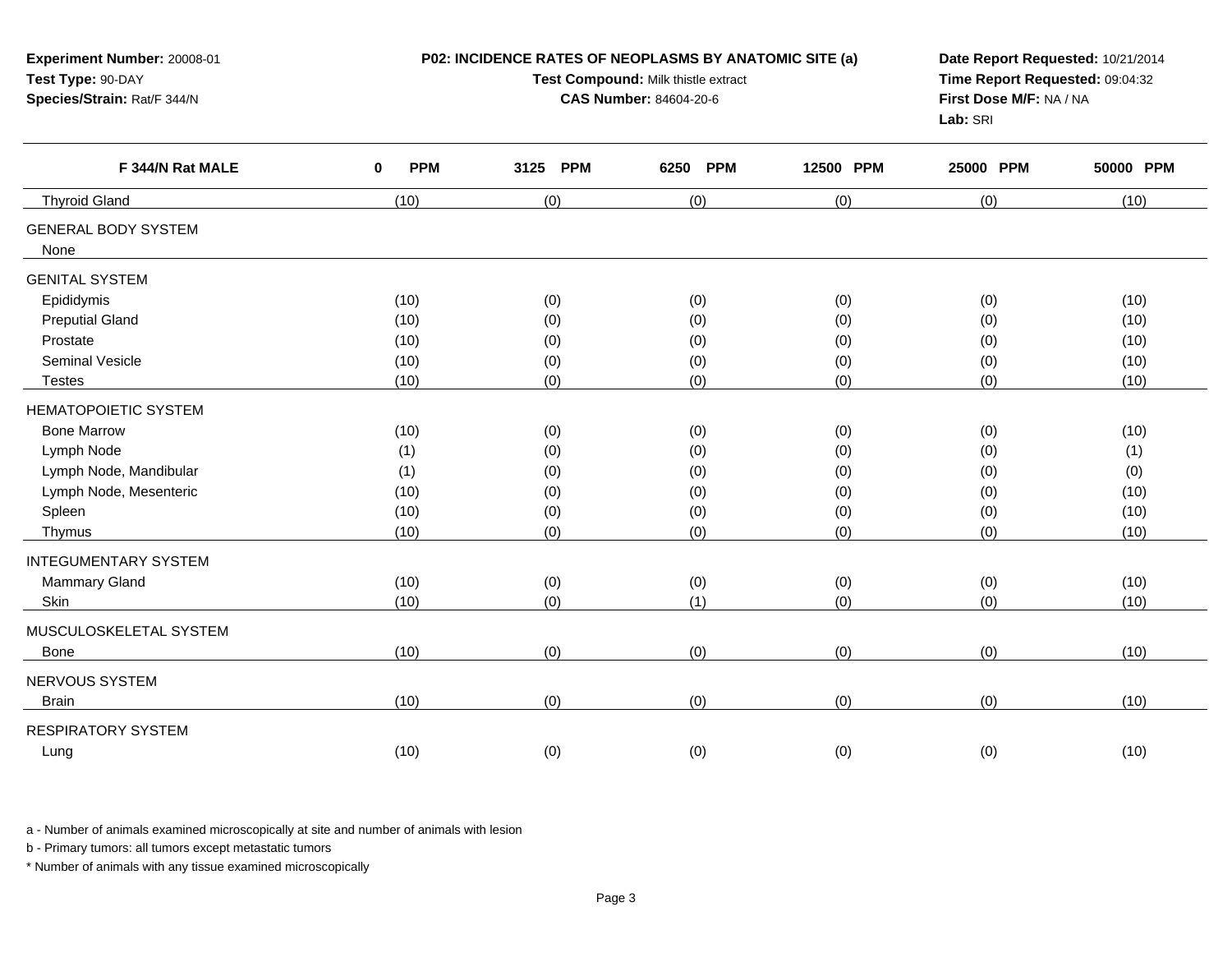**Experiment Number:** 20008-01**Test Type:** 90-DAY **Species/Strain:** Rat/F 344/N**P02: INCIDENCE RATES OF NEOPLASMS BY ANATOMIC SITE (a)Test Compound:** Milk thistle extract**CAS Number:** 84604-20-6**Date Report Requested:** 10/21/2014**Time Report Requested:** 09:04:32**First Dose M/F:** NA / NA**Lab:** SRI**F 344/N Rat MALE**

| F 344/N Rat MALE       | <b>PPM</b><br>0 | 3125 PPM | 6250<br><b>PPM</b> | 12500 PPM | 25000 PPM | 50000 PPM |
|------------------------|-----------------|----------|--------------------|-----------|-----------|-----------|
| Nose                   | (10)            | (0)      | (0)                | (0)       | (0)       | (10)      |
| Trachea                | (10)            | (0)      | (0)                | (0)       | (0)       | (10)      |
| SPECIAL SENSES SYSTEM  |                 |          |                    |           |           |           |
| Eye                    | (10)            | (0)      | (0)                | (0)       | (0)       | (10)      |
| Harderian Gland        | (10)            | (0)      | (0)                | (0)       | (0)       | (10)      |
| <b>Lacrimal Gland</b>  |                 | (0)      | (0)                | (0)       | (0)       | (1)       |
| URINARY SYSTEM         |                 |          |                    |           |           |           |
| Kidney                 | (10)            | (0)      | (10)               | (10)      | (10)      | (10)      |
| <b>Urinary Bladder</b> | (10)            | (0)      | (0)                | (0)       | (0)       | (10)      |

a - Number of animals examined microscopically at site and number of animals with lesion

b - Primary tumors: all tumors except metastatic tumors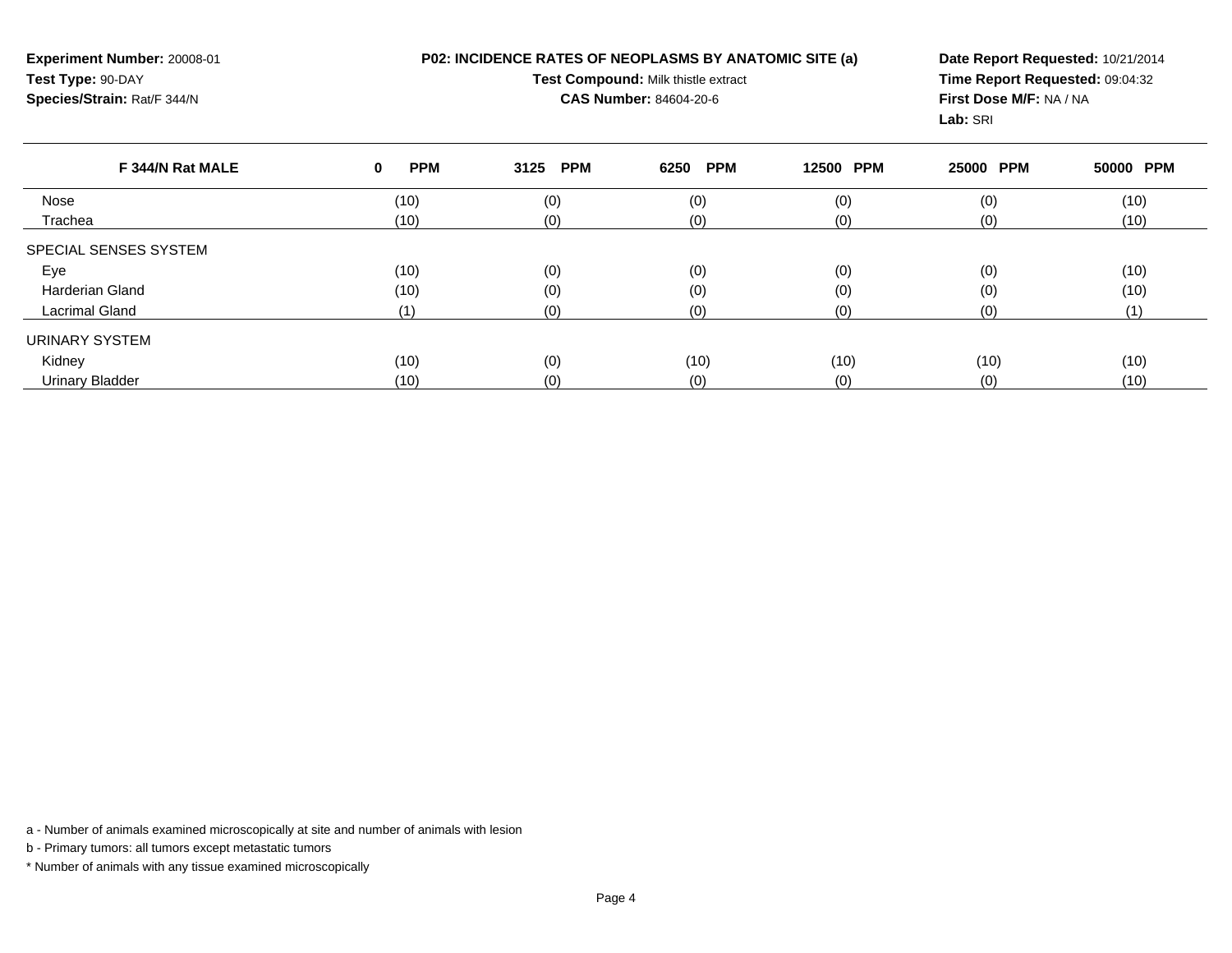| Experiment Number: 20008-01<br>Test Type: 90-DAY<br>Species/Strain: Rat/F 344/N                            | P02: INCIDENCE RATES OF NEOPLASMS BY ANATOMIC SITE (a)<br>Test Compound: Milk thistle extract<br><b>CAS Number: 84604-20-6</b> |            |      |            |      |            | Date Report Requested: 10/21/2014<br>Time Report Requested: 09:04:32<br>First Dose M/F: NA / NA<br>Lab: SRI |  |           |  |       |            |
|------------------------------------------------------------------------------------------------------------|--------------------------------------------------------------------------------------------------------------------------------|------------|------|------------|------|------------|-------------------------------------------------------------------------------------------------------------|--|-----------|--|-------|------------|
| F 344/N Rat MALE                                                                                           | $\bf{0}$                                                                                                                       | <b>PPM</b> | 3125 | <b>PPM</b> | 6250 | <b>PPM</b> | 12500 PPM                                                                                                   |  | 25000 PPM |  | 50000 | <b>PPM</b> |
| <b>Tumor Summary for MALE</b>                                                                              |                                                                                                                                |            |      |            |      |            |                                                                                                             |  |           |  |       |            |
| <b>Total Animals with Primary Neoplasms (b)</b><br><b>Total Primary Neoplasms</b>                          |                                                                                                                                |            |      |            |      |            |                                                                                                             |  |           |  |       |            |
| <b>Total Animals with Benign Neoplasms</b><br><b>Total Benign Neoplasms</b>                                |                                                                                                                                |            |      |            |      |            |                                                                                                             |  |           |  |       |            |
| <b>Total Animals with Malignant Neoplasms</b><br><b>Total Malignant Neoplasms</b>                          |                                                                                                                                |            |      |            |      |            |                                                                                                             |  |           |  |       |            |
| <b>Total Animals with Metastatic Neoplasms</b><br><b>Total Metastatic Neoplasms</b>                        |                                                                                                                                |            |      |            |      |            |                                                                                                             |  |           |  |       |            |
| <b>Total Animals with Malignant Neoplasms</b><br><b>Uncertain Primary Site</b>                             |                                                                                                                                |            |      |            |      |            |                                                                                                             |  |           |  |       |            |
| Total Animals with Neoplasms Uncertain -<br><b>Benign or Malignant</b><br><b>Total Uncertain Neoplasms</b> |                                                                                                                                |            |      |            |      |            |                                                                                                             |  |           |  |       |            |

\*\*\*END OF MALE DATA\*\*\*

a - Number of animals examined microscopically at site and number of animals with lesion

b - Primary tumors: all tumors except metastatic tumors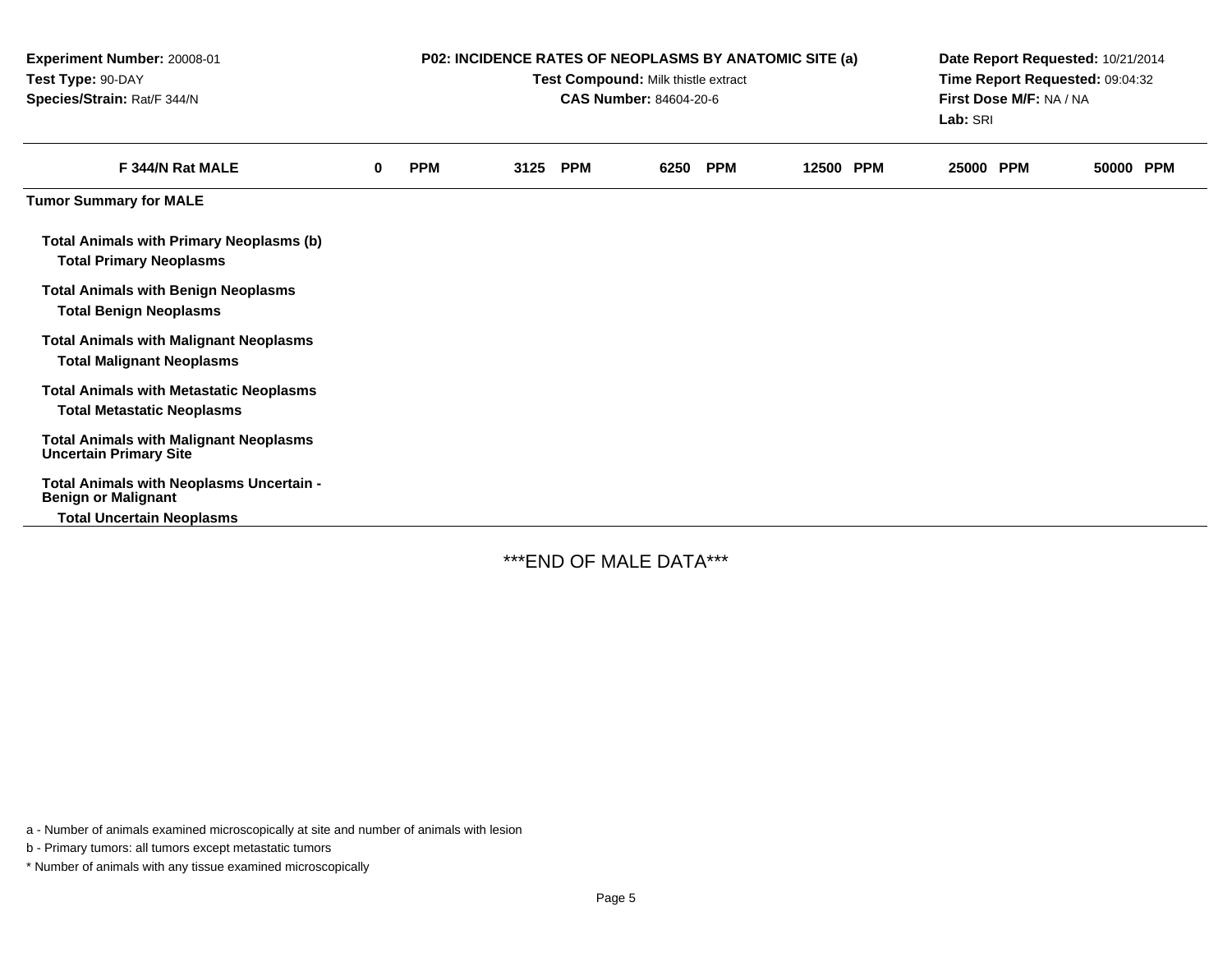**P02: INCIDENCE RATES OF NEOPLASMS BY ANATOMIC SITE (a)**

**Experiment Number:** 20008-01**Test Type:** 90-DAY**Species/Strain:** Rat/F 344/N

**Test Compound:** Milk thistle extract

**CAS Number:** 84604-20-6

**Date Report Requested:** 10/21/2014 **Time Report Requested:** 09:04:32**First Dose M/F:** NA / NA**Lab:** SRI

| F 344/N Rat FEMALE                      | <b>PPM</b><br>0 | <b>PPM</b><br>3125 | <b>PPM</b><br>6250 | 12500 PPM | 25000 PPM | 50000 PPM |  |
|-----------------------------------------|-----------------|--------------------|--------------------|-----------|-----------|-----------|--|
| <b>Disposition Summary</b>              |                 |                    |                    |           |           |           |  |
| <b>Animals Initially In Study</b>       | 10              | 10                 | 10                 | 10        | 10        | 10        |  |
| <b>Early Deaths</b>                     |                 |                    |                    |           |           |           |  |
| <b>Survivors</b>                        |                 |                    |                    |           |           |           |  |
| <b>Terminal Sacrifice</b>               | 10              | 10                 | 10                 | 10        | 10        | 10        |  |
| <b>Animals Examined Microscopically</b> | 10              | 10                 | 10                 | 10        | 10        | 10        |  |
| ALIMENTARY SYSTEM                       |                 |                    |                    |           |           |           |  |
| Esophagus                               | (10)            | (0)                | (0)                | (0)       | (0)       | (9)       |  |
| Intestine Large, Cecum                  | (10)            | (0)                | (0)                | (0)       | (0)       | (10)      |  |
| Intestine Large, Colon                  | (10)            | (0)                | (0)                | (0)       | (0)       | (10)      |  |
| Intestine Large, Rectum                 | (10)            | (0)                | (0)                | (0)       | (0)       | (10)      |  |
| Intestine Small, Duodenum               | (10)            | (0)                | (0)                | (0)       | (0)       | (10)      |  |
| Intestine Small, Ileum                  | (10)            | (0)                | (0)                | (0)       | (0)       | (10)      |  |
| Intestine Small, Jejunum                | (10)            | (0)                | (0)                | (0)       | (0)       | (10)      |  |
| Liver                                   | (10)            | (10)               | (10)               | (10)      | (10)      | (10)      |  |
| Pancreas                                | (10)            | (0)                | (0)                | (0)       | (0)       | (10)      |  |
| <b>Salivary Glands</b>                  | (10)            | (10)               | (10)               | (10)      | (7)       | (10)      |  |
| Stomach, Forestomach                    | (10)            | (0)                | (0)                | (0)       | (0)       | (10)      |  |
| Stomach, Glandular                      | (10)            | (0)                | (0)                | (0)       | (0)       | (10)      |  |
| Tooth                                   | (1)             | (0)                | (0)                | (0)       | (0)       | (0)       |  |
| CARDIOVASCULAR SYSTEM                   |                 |                    |                    |           |           |           |  |
| Heart                                   | (10)            | (0)                | (0)                | (0)       | (0)       | (10)      |  |
| <b>ENDOCRINE SYSTEM</b>                 |                 |                    |                    |           |           |           |  |
| <b>Adrenal Cortex</b>                   | (10)            | (0)                | (0)                | (0)       | (0)       | (10)      |  |
| Adrenal Medulla                         | (10)            | (0)                | (0)                | (0)       | (0)       | (10)      |  |
| Parathyroid Gland                       | (10)            | (0)                | (0)                | (0)       | (0)       | (10)      |  |

a - Number of animals examined microscopically at site and number of animals with lesion

b - Primary tumors: all tumors except metastatic tumors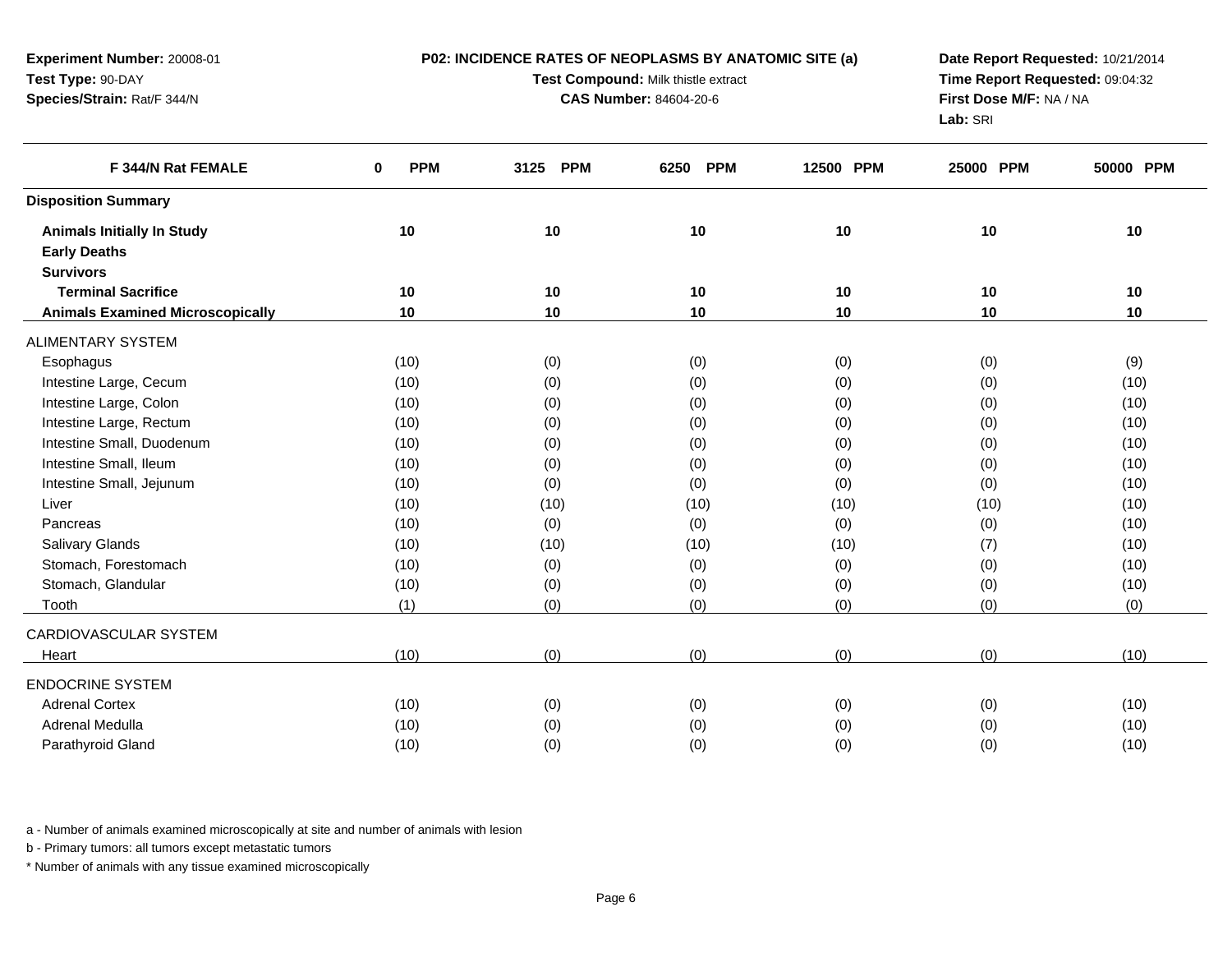| Experiment Number: 20008-01<br>Test Type: 90-DAY<br>Species/Strain: Rat/F 344/N |                        | P02: INCIDENCE RATES OF NEOPLASMS BY ANATOMIC SITE (a)<br>Test Compound: Milk thistle extract<br><b>CAS Number: 84604-20-6</b> | Date Report Requested: 10/21/2014<br>Time Report Requested: 09:04:32<br>First Dose M/F: NA / NA<br>Lab: SRI |                   |                   |                     |
|---------------------------------------------------------------------------------|------------------------|--------------------------------------------------------------------------------------------------------------------------------|-------------------------------------------------------------------------------------------------------------|-------------------|-------------------|---------------------|
| F 344/N Rat FEMALE                                                              | <b>PPM</b><br>$\bf{0}$ | <b>PPM</b><br>3125                                                                                                             | 6250<br><b>PPM</b>                                                                                          | 12500 PPM         | 25000 PPM         | 50000 PPM           |
| <b>Pituitary Gland</b><br><b>Thyroid Gland</b>                                  | (10)<br>(10)           | (0)<br>(0)                                                                                                                     | (0)<br>(0)                                                                                                  | (0)<br>(0)        | (0)<br>(0)        | (9)<br>(10)         |
| <b>GENERAL BODY SYSTEM</b><br>None                                              |                        |                                                                                                                                |                                                                                                             |                   |                   |                     |
| <b>GENITAL SYSTEM</b><br><b>Clitoral Gland</b><br>Ovary                         | (10)<br>(10)           | (1)<br>(0)                                                                                                                     | (1)<br>(0)                                                                                                  | (1)<br>(0)        | (0)<br>(0)        | (10)<br>(10)        |
| Uterus                                                                          | (10)                   | (1)                                                                                                                            | (0)                                                                                                         | (2)               | (0)               | (10)                |
| HEMATOPOIETIC SYSTEM                                                            |                        |                                                                                                                                |                                                                                                             |                   |                   |                     |
| <b>Bone Marrow</b><br>Lymph Node                                                | (10)<br>(1)            | (0)<br>(0)                                                                                                                     | (0)<br>(2)                                                                                                  | (0)<br>(1)        | (0)<br>(0)        | (10)<br>(0)         |
| Lymph Node, Mandibular<br>Lymph Node, Mesenteric<br>Spleen                      | (2)<br>(10)<br>(10)    | (0)<br>(0)<br>(0)                                                                                                              | (0)<br>(0)                                                                                                  | (0)<br>(0)<br>(0) | (0)<br>(0)<br>(0) | (1)<br>(10)<br>(10) |
| Thymus                                                                          | (10)                   | (0)                                                                                                                            | (0)<br>(0)                                                                                                  | (0)               | (0)               | (10)                |
| <b>INTEGUMENTARY SYSTEM</b><br>Mammary Gland<br>Skin                            | (10)<br>(10)           | (0)<br>(0)                                                                                                                     | (0)<br>(0)                                                                                                  | (0)<br>(0)        | (0)<br>(0)        | (10)<br>(10)        |
| MUSCULOSKELETAL SYSTEM                                                          |                        |                                                                                                                                |                                                                                                             |                   |                   |                     |
| Bone                                                                            | (10)                   | (0)                                                                                                                            | (0)                                                                                                         | (0)               | (0)               | (10)                |
| NERVOUS SYSTEM<br><b>Brain</b>                                                  | (10)                   | (0)                                                                                                                            | (0)                                                                                                         | (0)               | (0)               | (10)                |
| <b>RESPIRATORY SYSTEM</b>                                                       |                        |                                                                                                                                |                                                                                                             |                   |                   |                     |
| Lung<br>Nose                                                                    | (10)<br>(10)           | (0)<br>(0)                                                                                                                     | (0)<br>(0)                                                                                                  | (0)<br>(0)        | (0)<br>(0)        | (10)<br>(10)        |

a - Number of animals examined microscopically at site and number of animals with lesion

b - Primary tumors: all tumors except metastatic tumors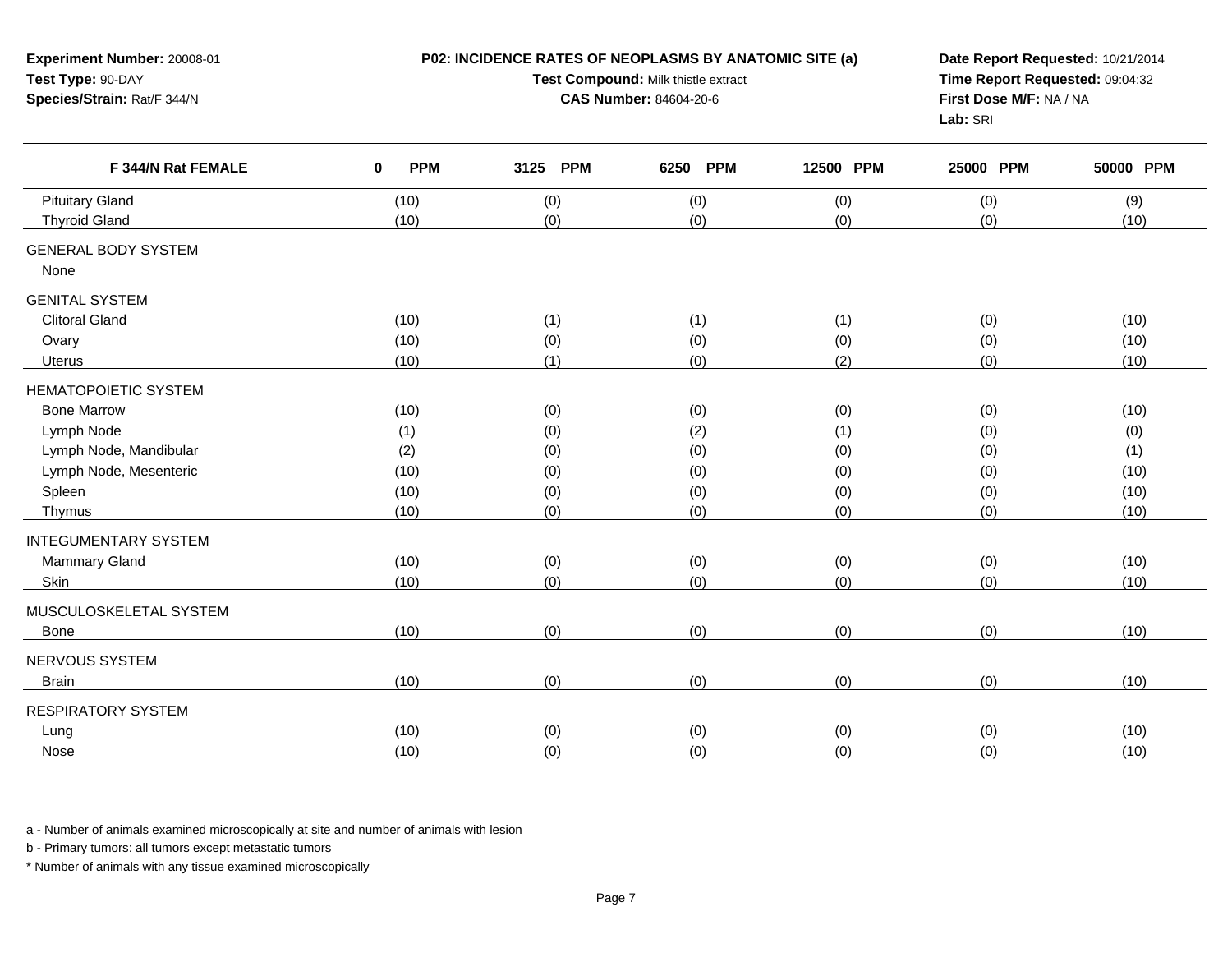| Experiment Number: 20008-01<br>Test Type: 90-DAY<br>Species/Strain: Rat/F 344/N |                 | P02: INCIDENCE RATES OF NEOPLASMS BY ANATOMIC SITE (a)<br>Test Compound: Milk thistle extract<br><b>CAS Number: 84604-20-6</b> | Date Report Requested: 10/21/2014<br>Time Report Requested: 09:04:32<br>First Dose M/F: NA / NA<br>Lab: SRI |           |           |           |
|---------------------------------------------------------------------------------|-----------------|--------------------------------------------------------------------------------------------------------------------------------|-------------------------------------------------------------------------------------------------------------|-----------|-----------|-----------|
| F 344/N Rat FEMALE                                                              | <b>PPM</b><br>0 | <b>PPM</b><br>3125                                                                                                             | <b>PPM</b><br>6250                                                                                          | 12500 PPM | 25000 PPM | 50000 PPM |
| Trachea                                                                         | (10)            | (0)                                                                                                                            | (0)                                                                                                         | (0)       | (0)       | (10)      |
| SPECIAL SENSES SYSTEM                                                           |                 |                                                                                                                                |                                                                                                             |           |           |           |
| Eye                                                                             | (10)            | (0)                                                                                                                            | (0)                                                                                                         | (0)       | (0)       | (10)      |
| <b>Harderian Gland</b>                                                          | (10)            | (0)                                                                                                                            | (0)                                                                                                         | (0)       | (0)       | (10)      |
| URINARY SYSTEM                                                                  |                 |                                                                                                                                |                                                                                                             |           |           |           |
| Kidney                                                                          | (10)            | (0)                                                                                                                            | (0)                                                                                                         | (0)       | (0)       | (10)      |
| <b>Urinary Bladder</b>                                                          | (10)            | (0)                                                                                                                            | (0)                                                                                                         | (0)       | (0)       | (10)      |

a - Number of animals examined microscopically at site and number of animals with lesion

b - Primary tumors: all tumors except metastatic tumors